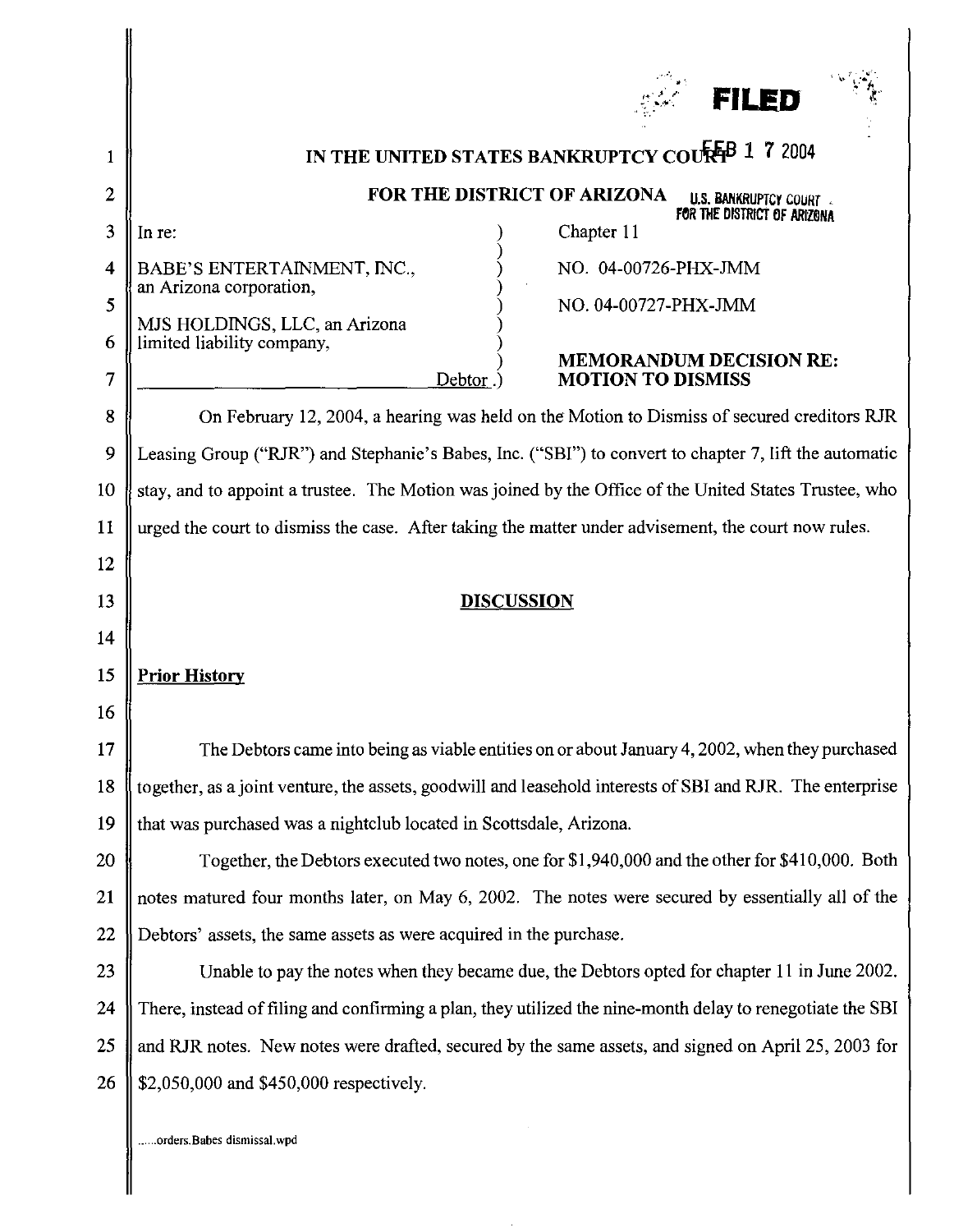| The bankruptcy cases were then dismissed, as a result of the settlements, on March 24, 2003.              |                                 |               |  |  |
|-----------------------------------------------------------------------------------------------------------|---------------------------------|---------------|--|--|
| The respite was short-lived. Again unable to pay on their new promises, the Debtors defaulted again.      |                                 |               |  |  |
| On January 9, 2004, RJR and SBI filed a civil suit in Maricopa County Superior Court to foreclose their   |                                 |               |  |  |
| liens and have a receiver appointed in the interim to administer the assets. Judge Robert L. Gottsfield   |                                 |               |  |  |
| was assigned the case, and he promptly set a receivership hearing for January 16, 2004.                   |                                 |               |  |  |
| These bankruptcy cases were filed the day before such hearing, on January 15, 2004, thus                  |                                 |               |  |  |
| invoking the automatic stay of 11 U.S.C. $\S 362(a)$ . Judge Gottsfield vacated the receivership hearing, |                                 |               |  |  |
| awaiting developments in the bankruptcy court.                                                            |                                 |               |  |  |
|                                                                                                           |                                 |               |  |  |
| <b>The Instant Cases</b>                                                                                  |                                 |               |  |  |
|                                                                                                           |                                 |               |  |  |
|                                                                                                           |                                 |               |  |  |
| The schedules of each Debtor were filed on January 30, 2004. In Babe's Entertainment, Inc. they           |                                 |               |  |  |
|                                                                                                           |                                 |               |  |  |
| are listed as:                                                                                            |                                 |               |  |  |
|                                                                                                           |                                 |               |  |  |
|                                                                                                           | <b>BABE'S ENTERTAINMENT</b>     |               |  |  |
|                                                                                                           |                                 |               |  |  |
| <b>SECURED CREDITOR</b>                                                                                   | <b>COLLATERAL</b>               | <b>AMOUNT</b> |  |  |
| <b>GE</b> Capital                                                                                         | Copier                          | 1,537.00      |  |  |
| <b>SBI</b>                                                                                                | Inventory, etc.                 | 2,025,000.00  |  |  |
| <b>SPQR</b>                                                                                               | Inventory, etc. (junior to SBI) | 100,000.00    |  |  |
| <b>SUBTOTAL</b>                                                                                           |                                 | 2,126,537.00  |  |  |
| <b>Priority Claims</b>                                                                                    | (City, State, Workmans          | 44,457.14     |  |  |
|                                                                                                           | Comp.)                          |               |  |  |
| <b>Unsecured creditors</b>                                                                                |                                 |               |  |  |

**...... orders.Babes dismissal.wpd** 2

ľ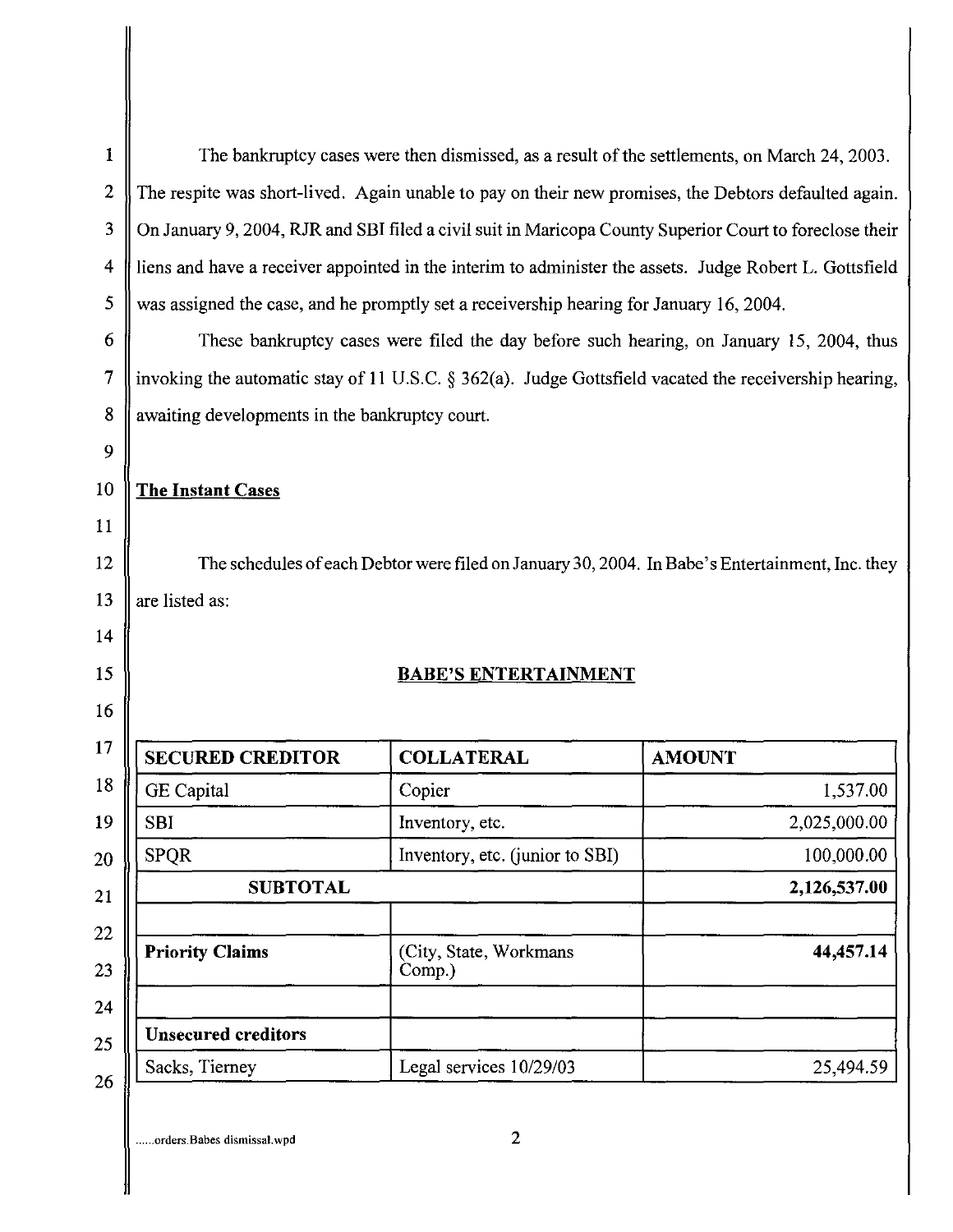| <b>Premium Financing Specialists</b>           | Liability Insurance                             | 34,000.00                  |
|------------------------------------------------|-------------------------------------------------|----------------------------|
| MJS Holdings (insider-<br>co/debtor)           | Note                                            | 42,146.45                  |
| Commercial Refrigeration<br>Services           | <b>Services</b>                                 | 632.01                     |
| <b>SUBTOTAL</b> (excluding insiders)           | 60,126.60                                       |                            |
| <b>TOTAL</b> (excluding insiders)              |                                                 | 2,231,120.74               |
|                                                |                                                 |                            |
|                                                | <b>MJS HOLDINGS</b>                             |                            |
|                                                |                                                 |                            |
| <b>SECURED CREDITORS</b><br><b>RJR</b> Leasing | <b>COLLATERAL</b><br>Leasehold on Real property | <b>AMOUNT</b>              |
|                                                | Deed of Trust                                   |                            |
| Sierra Mtn. Management<br>Services             | Leasehold 2 <sup>nd</sup> Deed of Trust         | 475,000.00<br>1,829,768.00 |
| Global Communication<br>Services               | Inventory                                       | 245,000.00                 |
| <b>SUBTOTAL</b>                                |                                                 | 2,549,768.00               |
| <b>UNSECURED CREDITORS</b>                     |                                                 |                            |
| James Landman (insider)                        |                                                 | 94,000.00                  |
| Michael Weck (insider)                         |                                                 | 33,500.00                  |

Thus, in the Babe's Entertainment, Inc. case, excluding the other secured creditors, which may look to their collateral for satisfaction, and also excluding MJS' insider claim, the totality of the remaining priority and unresolved debts aggregate \$104,583.74. Thus, these debts are small, only about 5%, when compared to the size of the claim of SBI in the amount of \$2,025,000.

24 25 26 Similarly, in the MJS Holdings **case,** the only unsecured creditors listed are the owners/principals/insiders, James Ladham and Michael Week. The secured creditor mix, besides RJR with a listed debt of \$475,000, includes only two other "secured" creditors, Sierra Management and

20

21

22

23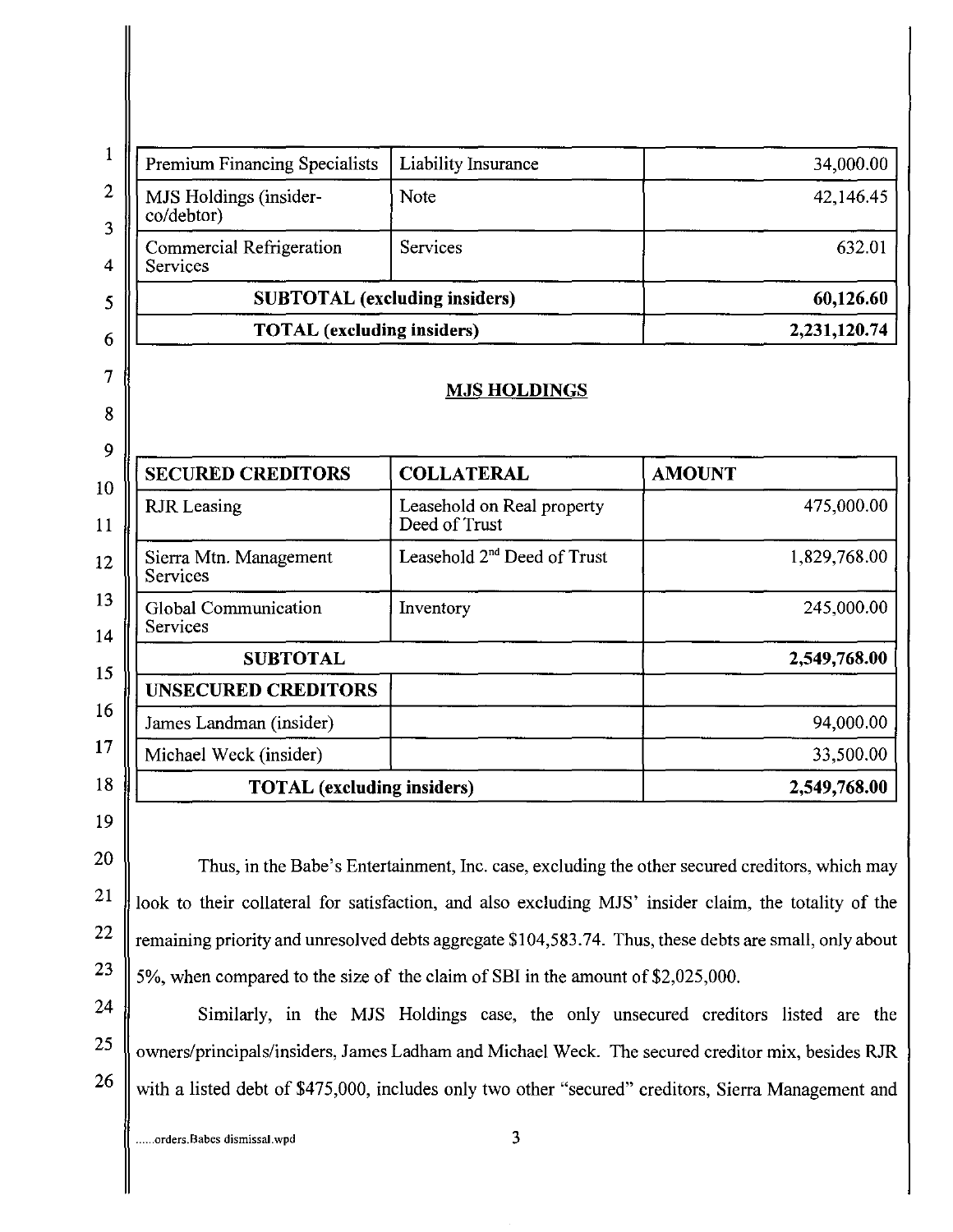3 5

1 Global Communications. These secured creditors can look to their collateral for satisfaction. Excluding 2 the insider debt leaves no unsecured or priority creditors.

## 4 **THELAW**

6  $\parallel$  Section 1112 of the Bankruptcy Code allows a court to dismiss a case for cause, if the same is in 7  $\parallel$  the best interests of creditors.

8 In the instant cases, it is clear that these matters are nothing more than two-party disputes. This 9 fact is even more evident because the history of these cases shows that the first cases were dismissed 10 when the contractual issues with SBI and RJR were renegotiated and settled. No other creditor 11 complained about the dismissal of the cases. Therefore, these parties should litigate their disputes in state 12 court, and not burden the bankruptcy court with "pseudo-plans" and cramdown fights revolving around 13 the "accepting" votes of small, insignificant claims. If the Debtors here made what they now believe 14 were bad deals going into this business enterprise, they must now live with those decisions.

15 The law supports dismissal of these cases for cause. Here, the court finds that the instant cases 16 fall within the well-established body of case law, which groups the behavior such as is present here under 17  $\parallel$  the label of "bad faith" filings.

18 The good faith standard for the commencement, prosecution and confirmation of chapter 11 19 bankruptcy cases is a balancing process between interests of the debtors and creditors. Little Creek Dev. 20 Co. v. Commonwealth Mortgage Corp. (In re Little Creek Dev. Co.), 779 F.2d 1068 (5th Cir. 1986). 21 | "Requirement of good faith prevents abuse of the bankruptcy process by debtors whose overriding motive 22 is to delay creditors without benefitting them in any way or to achieve reprehensible purposes." Id. at  $23$  | 1072.

24 **Findings** of lack of good faith "have been predicated on certain recurring but non-exclusive 25 || patterns, and they are based on a conglomerate of factors rather than on any single datum." Id. Several, 26 but not all, of the following conditions usually exist: (1) the debtor has only one asset; (2) the secured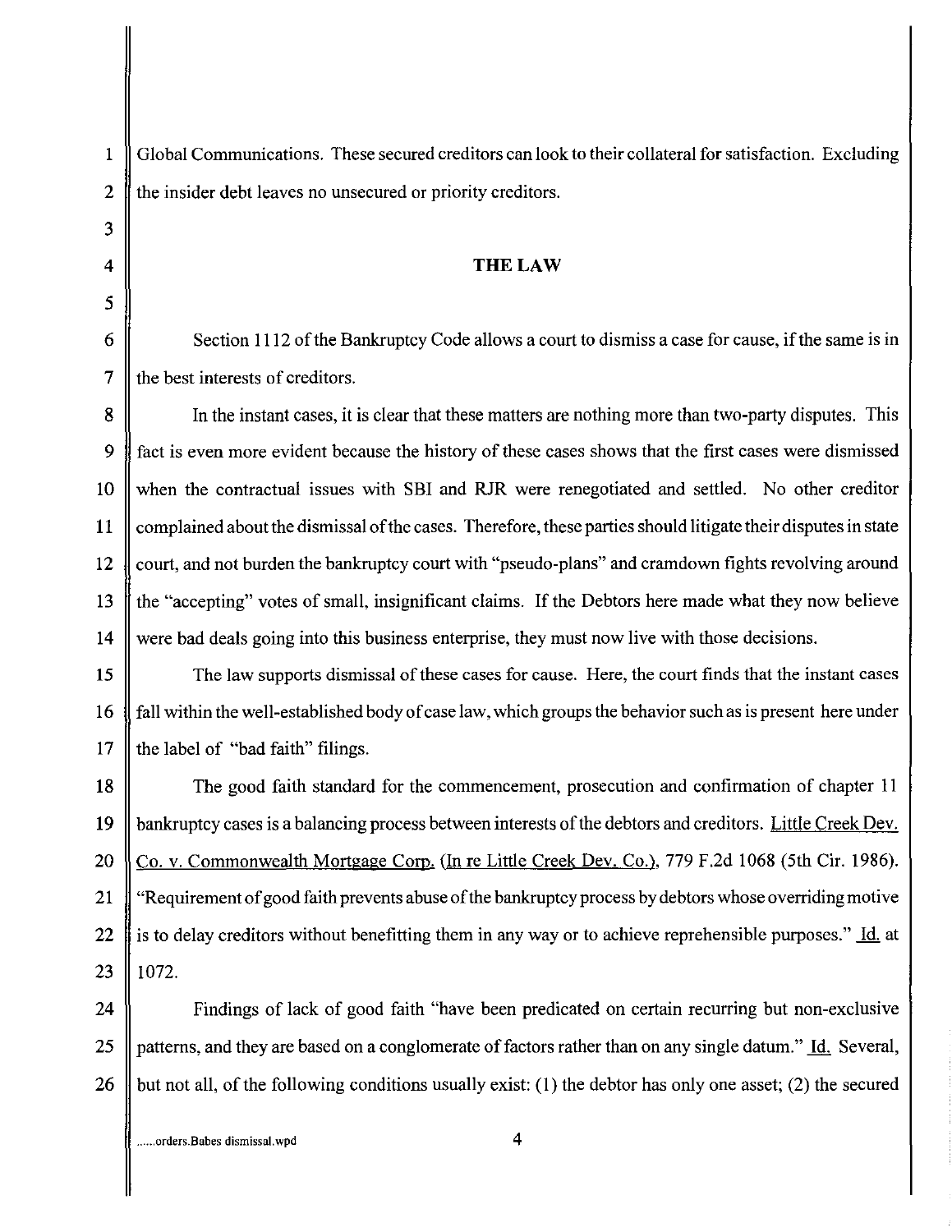1 creditors' lien encumbers that asset; (3) there are generally no employees except for the principals, little 2  $\parallel$  or no cash flow, and no available sources of income to sustain a plan of reorganization or to make 3  $\parallel$  adequate protection payments; (3) there are only a few, if any, unsecured creditors whose claims are 4  $\parallel$  relatively small; (4) the property has usually been posted for foreclosure because of arrearage on the debt; 5  $\parallel$  (5) there are some allegations of wrongdoing by the debtor or its principals; (6) the debtor is inflicted by 6 "new debtor syndrome," in which a one-asset entity has been created or revitalized on the eve of 7 foreclosure to isolate the insolvent property and its creditors; and (7) bankruptcy offers the only 8 possibility of forestalling loss of the property. Id. at 1073.

9 In the instant cases, most of these factors exist: (1) the debtor has only one asset: the nightclub; 10  $\parallel$  (2) RJR and SBI's liens encumber the nightclub; (3) there are few unsecured creditors: Babe's has only 11 three non-insider unsecured creditors with aggregate debt of \$60,127.00; MJS has no unsecured debt 12  $\parallel$  except that of the insiders; (4) twice have the Debtors filed bankruptcy to avoid the secured creditors from 13  $\parallel$  taking actions on their collateral; (5) there have been allegations against the Debtors' principals of 14 mismanagement and conversion of company assets for personal use; and (6) bankruptcy appears to be 15 Debtors' only solution for keeping their nightclub due to the fact they have defaulted on the notes twice. 16 Therefore, this appears to be a classic case of a bad faith filing.

17 In addition, courts have held that in cases of a two-party dispute, a bankruptcy should be 18 dismissed because it constitutes a lack of good faith in filing and can be resolved outside of the 19 bankruptcy court. See North Central Dev. Com. v. Landmark Capital Co. (In re Landmark Capital Co.), 20 27 B.R. 273 (Bankr.D.Ariz. 1983); In re St. Paul Self Storage Ltd. P'ship. 185 B.R. 580 (9th Cir. BAP 21 || 1995); In re Stober, 193 B.R. 5 (Bankr.D.Ariz. 1996); In re Tucson Properties Corp., 193 B.R. 292 22  $\parallel$  (Bankr.D.Ariz. 1995). Clearly, the instant case is only a two-party dispute between the Debtors and RJS 23 || and SBI. The matter would be better resolved in state court proceedings.

24 25

26

**...... orders.Babes dismissal.wpd** 5